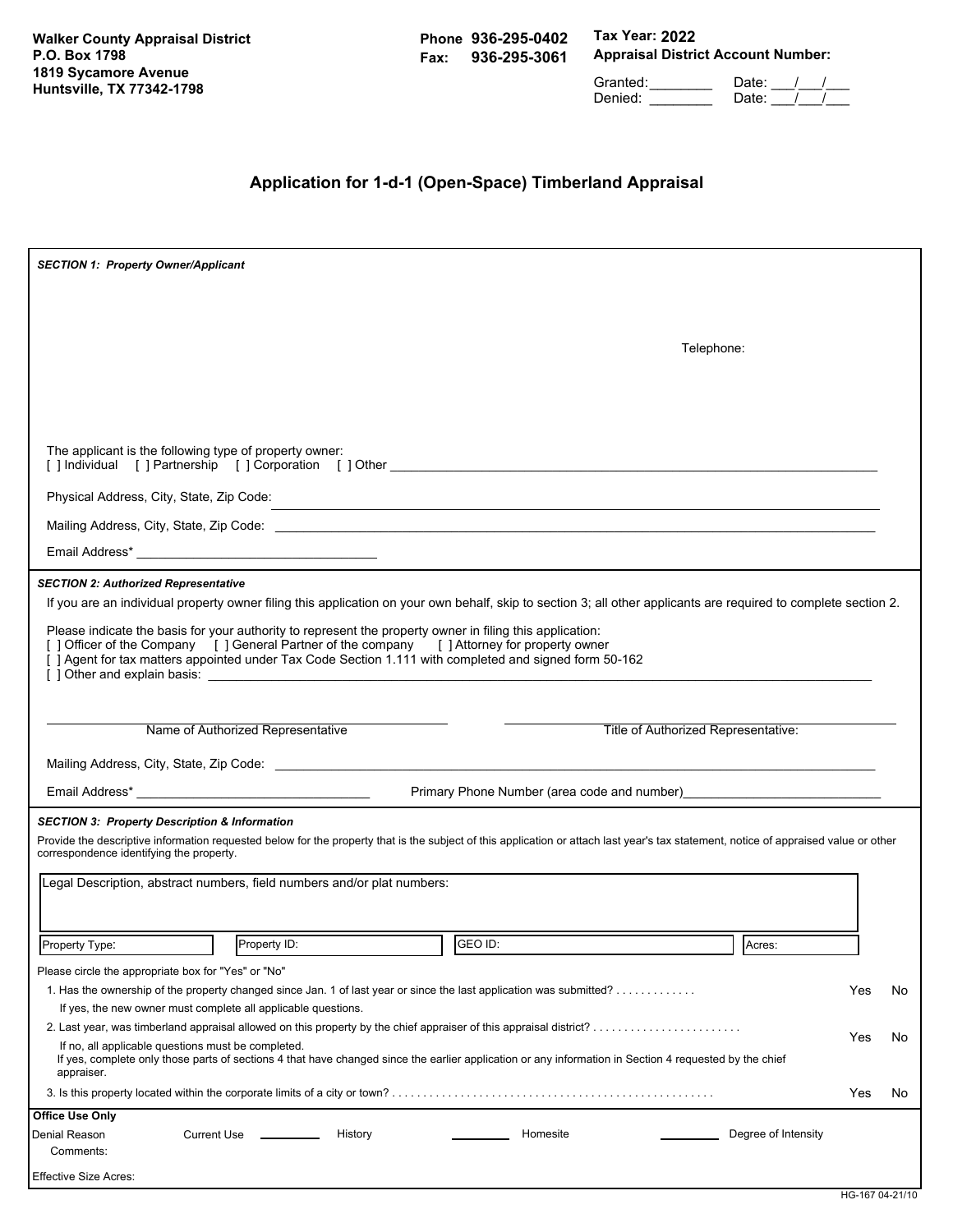# *SECTION 4: Property Use*

Provide complete answers to the following questions. List the agricultural use of the property according to the agricultural land categories listed in the important information section of this form. Divide the total acreage according to individual uses to which the land is principally devoted.

1. Describe the current and past timber production or agricultural uses of this property as described above, starting with the current year and working back 5 years or until 5 out of 7 years of agricultural use is shown. Five years of continuous agricultural use may be required if the land is located within the corporate limits of a city or town.

| Year | <b>Agricultural Use</b> | Acres | Year | <b>Agricultural Use</b> | Acres |
|------|-------------------------|-------|------|-------------------------|-------|
|      |                         |       |      |                         |       |
|      |                         |       |      |                         |       |
|      |                         |       |      |                         |       |
|      |                         |       |      |                         |       |

2. List the total number of acres of the property described in Section 3 in each of the following forest types:

| Forest Type                                                                                                  | Acres |
|--------------------------------------------------------------------------------------------------------------|-------|
| Pine Forest (Pine and other softwood trees make up at least 2/3 of the free-to-grow trees.)                  |       |
| Hardwood Forest (Hardwood trees are at least 2/3rds of the free-to-grow trees.)                              |       |
| (Mixed Hardwood Forest (Neither soft nor hardwood trees make up more than 2/3rds of the free-to-grow trees.) |       |

3. If the property is now used for any nonagricultural activities, list all nonagricultural uses and the number of acres devoted to each use. Attach a list if the space is not sufficient.

| Non-Agricultural Use | Number of Acres |
|----------------------|-----------------|
|                      |                 |
|                      |                 |
|                      |                 |

#### *SECTION 5: Certification and Signature*

**NOTICE REGARDING PENALTIES FOR MAKING OR FILING AN APPLICATION CONTAINING A FALSE STATEMENT: If you make a false statement on this form, you could be found guilty of a Class A misdemeanor or a state jail felony under Penal Code Section 37.10.**

, swear or affirm the following: **Printed Name of Property Owner or Authorized Representative** "I,

1. that each fact contained in this application is true and correct;

2. that the property described in this application meets the qualifications under Texas law for the special appraisal claimed;

3. that I have read and understand the Notice Regarding Penalties for Making or Filing an Application Containing a False Statement."

### **Sign here**

# **Signature of Property Owner or Authorized Representative: Date:**

May be confidential under Government Code §552.137; however, by including the email address on this form, you are affirmatively consenting to its release under the Public Information Act.